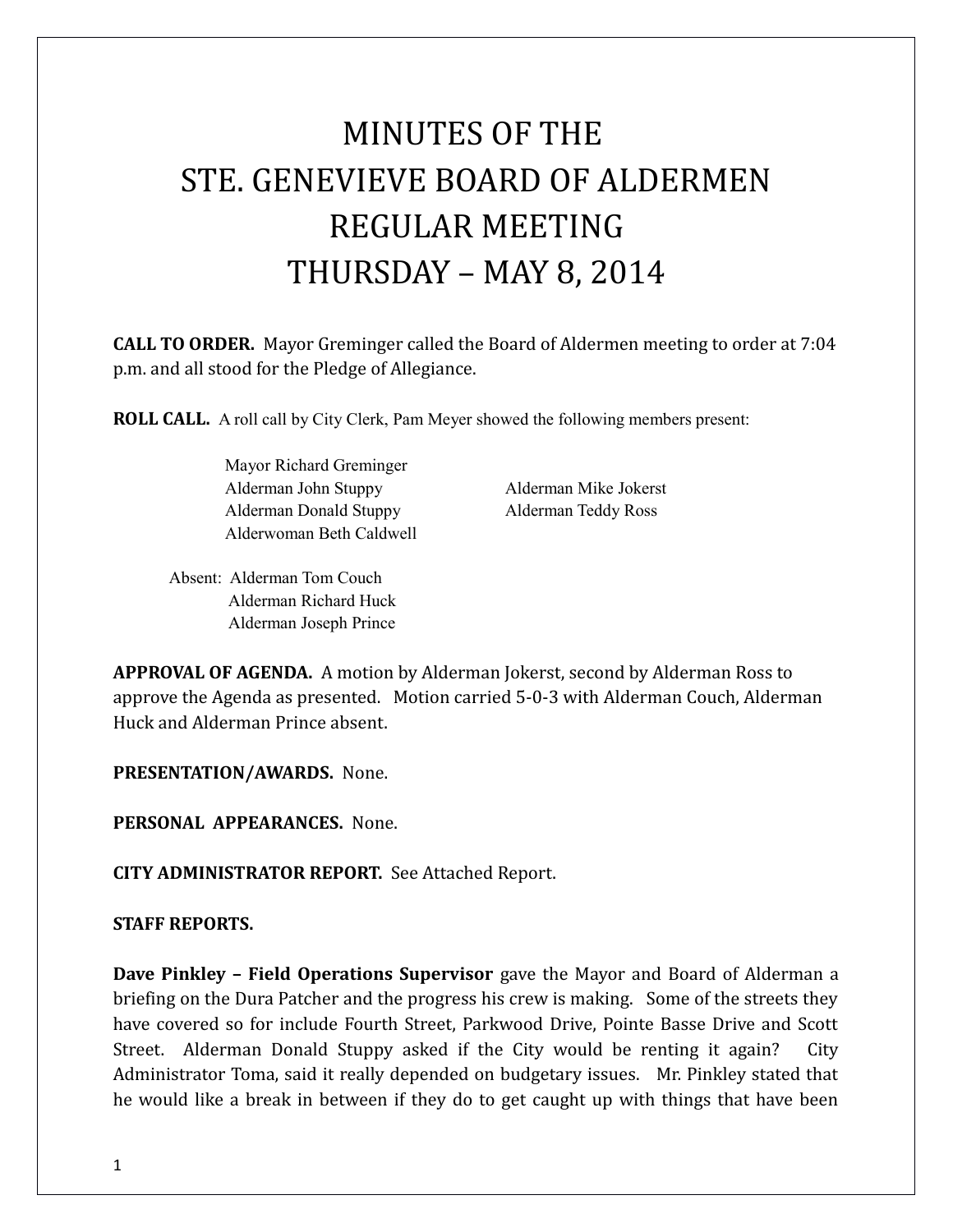neglected. So far Mr. Pinkley is pleased with the progress they are making and how well the machine is working.

**Steve Wilson – Alliance Water Resources** updated the Mayor and Board on the previous reported leak discovered last month on Oakwood Drive in the Pointe Basse Subdivision. Orginally it was thought that the leak had been running at a rate of 40 to 45 gallons per minute or approximately 60,000 gallons a day. After further investigation, it has been determined that it was nearly double that. Since the leak has been repaired, operations at the water plant have been reduced by about two to two and a half hours a day.

#### **COMMITTEE REPORTS.**

Alderman Jokerst reported on the Channel 7/98 meeting.

#### **CONSENT AGENDA.**

**Minutes – Board of Aldermen – Regular Meeting – April 24, 2014.** A motion by Alderman Donald Stuppy, second by Alderwoman Caldwell to approve the minutes of the April 24, 2014 Regular Meeting of the Board of Alderman. Motion carried 6-0-3 with Alderman Huck, Alderman Prince and Alderman Couch absent.

**Minutes - Board of Aldermen – Closed Session – April 24, 2014.** A motion by Alderwoman Caldwell, second by Alderman John Stuppy to approve the minutes of the April 24, 2014 Closed Session of the Board of Alderman. Motion carried 6-0-3 with Alderman Huck, Alderman Prince and Alderman Couch absent.

**NOTICE OF PUBLIC HEARING.** The Mayor and Board of Aldermen of the City of Ste. Genevieve, Missouri will hold a public hearing to consider a request from Jeannine F. Kettinger for a special use permit that will allow a Pub & Grill to operate at 181 Washington Street, located in a C-2 Central Business District. Mayor Greminger opened the public hearing at 7:24 p.m. Jeannine Kettinger addressed the Mayor and Board and told them that she hopes to open the new business around the second week of June and will offer a variety menu. With no further questions Mayor Greminger closed the public hearing at 7:27 p.m. A motion by Alderman Donald Stuppy, second by Alderman Jokerst to approve the Special Use Permit that will allow the Pub and Grill to operate at 181 Washington Street with the understanding that all deliveries to the premises must be limted to the hours of 8 a.m. to 8 p.m. Monday through Saturday and no outside events after the hours of 11 p.m. Motion carried 6-0-3 with Alderman Huck, Alderman Prince and Alderman Couch absent.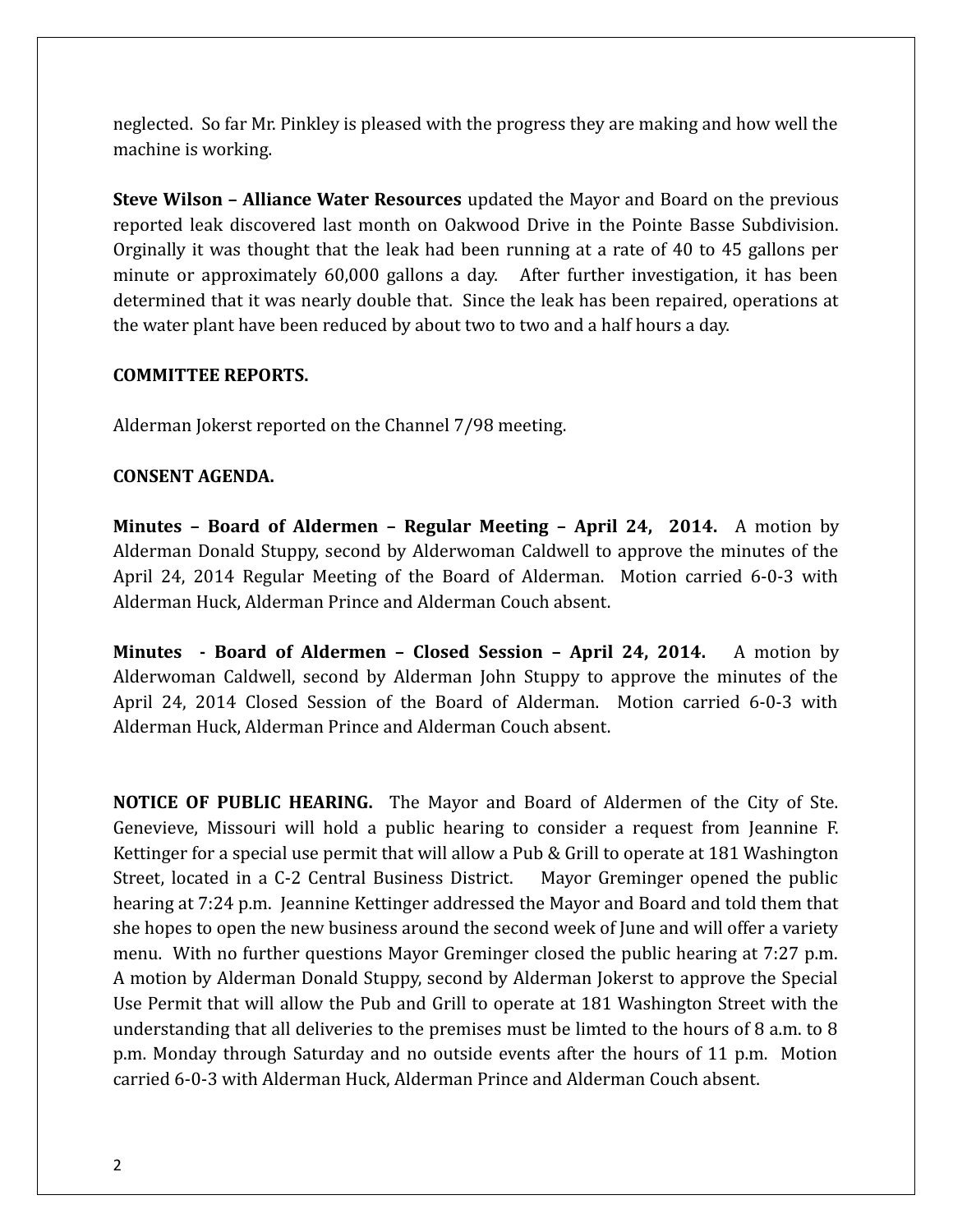**RESOLUTION 2014 -20.** A RESOLUTION RE-APPOINTING GEORGE WEHNER TO THE STE. GENEVIEVE LANDMARKS COMMISSION. A motion by Alderman Jokerst, second by Alderman Donald Stuppy to approve Resolution 2014-20 re-appointing Mr. George Wehner to the Landmarks Commission. Motion Carried 6-0-3 with Alderman Huck, Alderman Prince and Alderman Couch absent.

**RESOLUTION 2014 – 21.** A RESOLUTION APPOINTING LINDA LEWIS TO THE STE. GENEVIEVE PARK BOARD. A motion by Alderwoman Caldwell, second by Alderman Donald Stuppy to approve Resolution 2014-21 appointing Ms. Linda Lewis to the Park Board. Motion carried 6-0-3 with Alderman Huck, Alderman Prince and Alderman Couch absent.

**RESOLUTION 2014 - 22.** A RESOLUTION RE- APPOINTING GARY ROTH TO THE STE. GENEVIEVE PLANNING & ZONING COMMISSION. A motion by Alderman Jokerst, second by Alderman John Stuppy to approve Resolution 2014-22 re-appointing Mr. Gary Roth to the Planning & Zoning Commission. Motion carried 6-0-3 with Alderman Huck, Alderman Prince and Alderman Couch absent.

**OLD BUSINESS.** None.

### **NEW BUSINESS.**

**BILL NO. 3976. AN ORDINANCE AUTHORIZING THE MAYOR TO EXECUTE AN EASEMENT AGREEMENT BETWEEN THE CITY OF STE. GENEVIEVE AND CHARTER COMMUNICATIONS ENTERTAINMENT I, LLC. AND CHARTER COMMUNICATIONS.** 

1<sup>st</sup> READING. A motion by Alderman Donald Stuppy, second by Alderwoman Caldwell to table Bill No. 3976. Motion carried 6-0-3 with Alderman Huck, Alderman Prince and Alderman Couch absent.

**PUBLIC COMMENTS.** Mr. Donald Wolk, 20500 Sugar Bottom Road addressed the Board concerning some issues he as with the Third Street Bridge project included in the Flood Mitigation Project.

**OTHER BUSINESS.** Alderman Donald Stuppy asked the status on the two houses in town that burnt.

## **MAYOR/BOARD OF ALDERMEN COMMUNICATION.**

Approval of a Certificate of Appropriateness to demolish a mobile home located at 601 Dupont Street as recommended by the Landmarks Commission. A motion by Alderman Ross, second by Alderman John Stuppy to approve the demolition permit for 601 Dupont